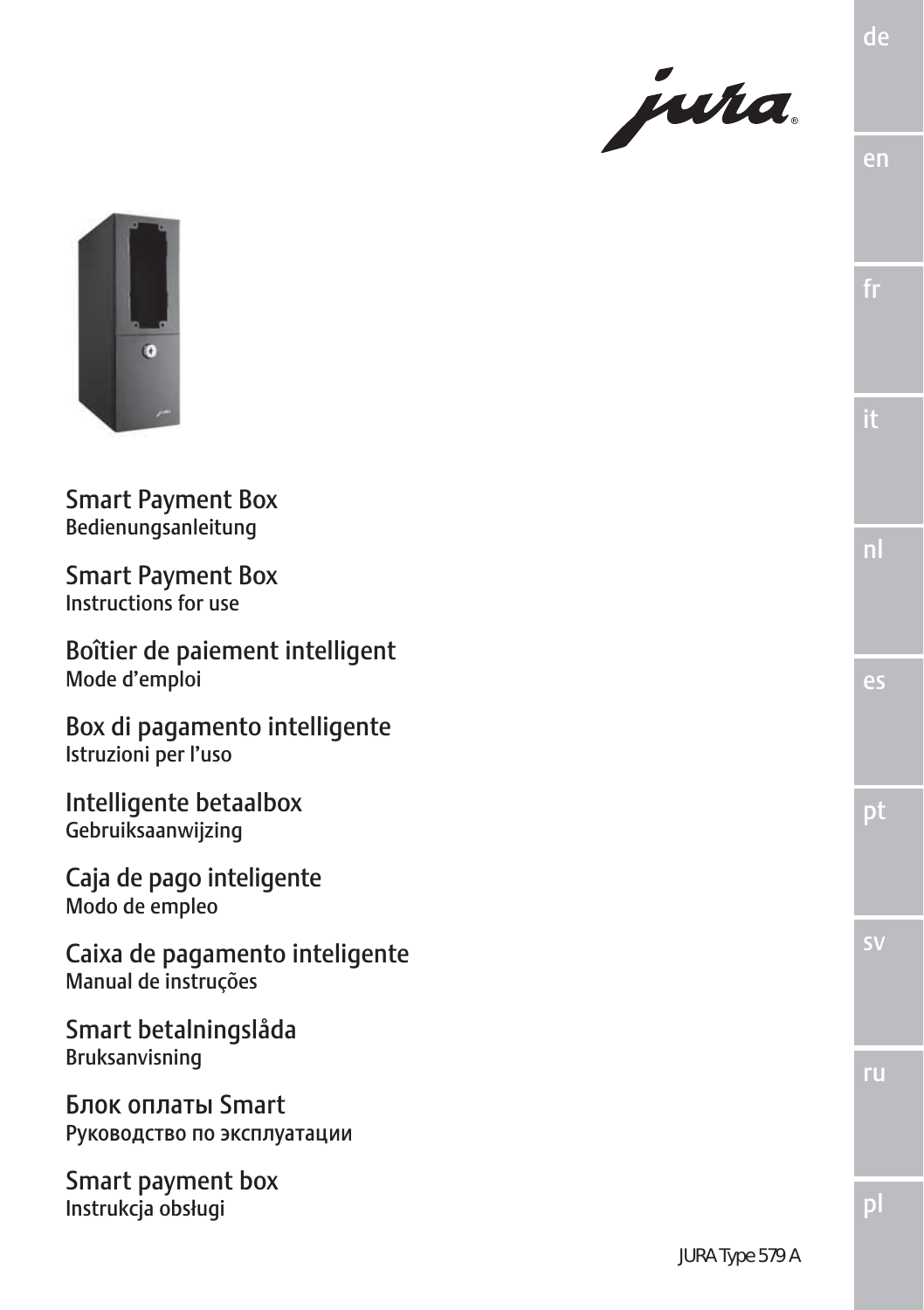#### **Smart Payment Box**

## Table of contents

| 4 |  |  |  |  |
|---|--|--|--|--|
|   |  |  |  |  |
|   |  |  |  |  |
|   |  |  |  |  |
|   |  |  |  |  |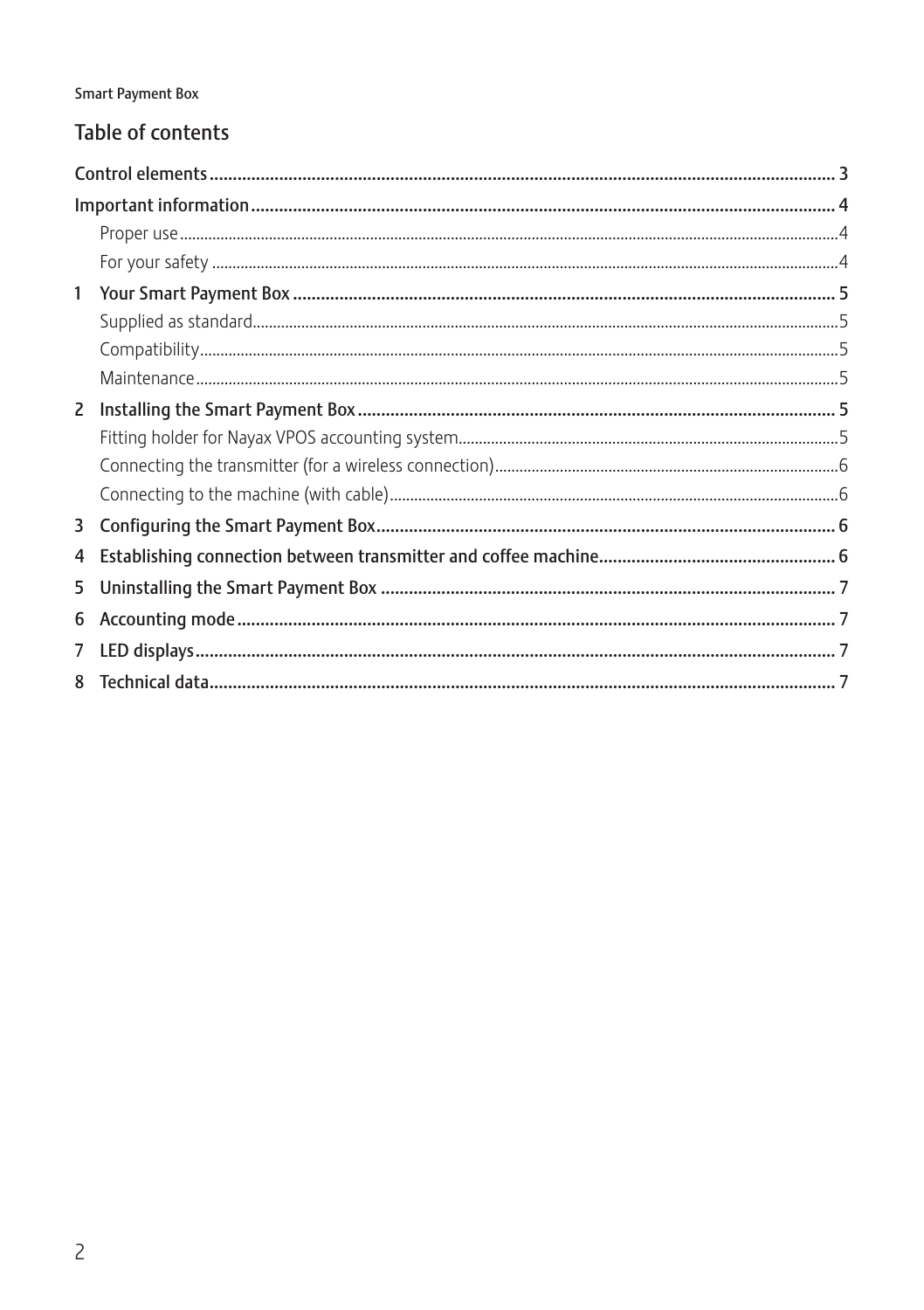#### Smart Payment Box

## Control elements



- 1 Housing
- 2 Holder for accounting system (2b: Holder for Nayax VPOS)

Feet for use with a machine

- 3 Coin box
- 4 Front cover (lockable)







ru

sv

3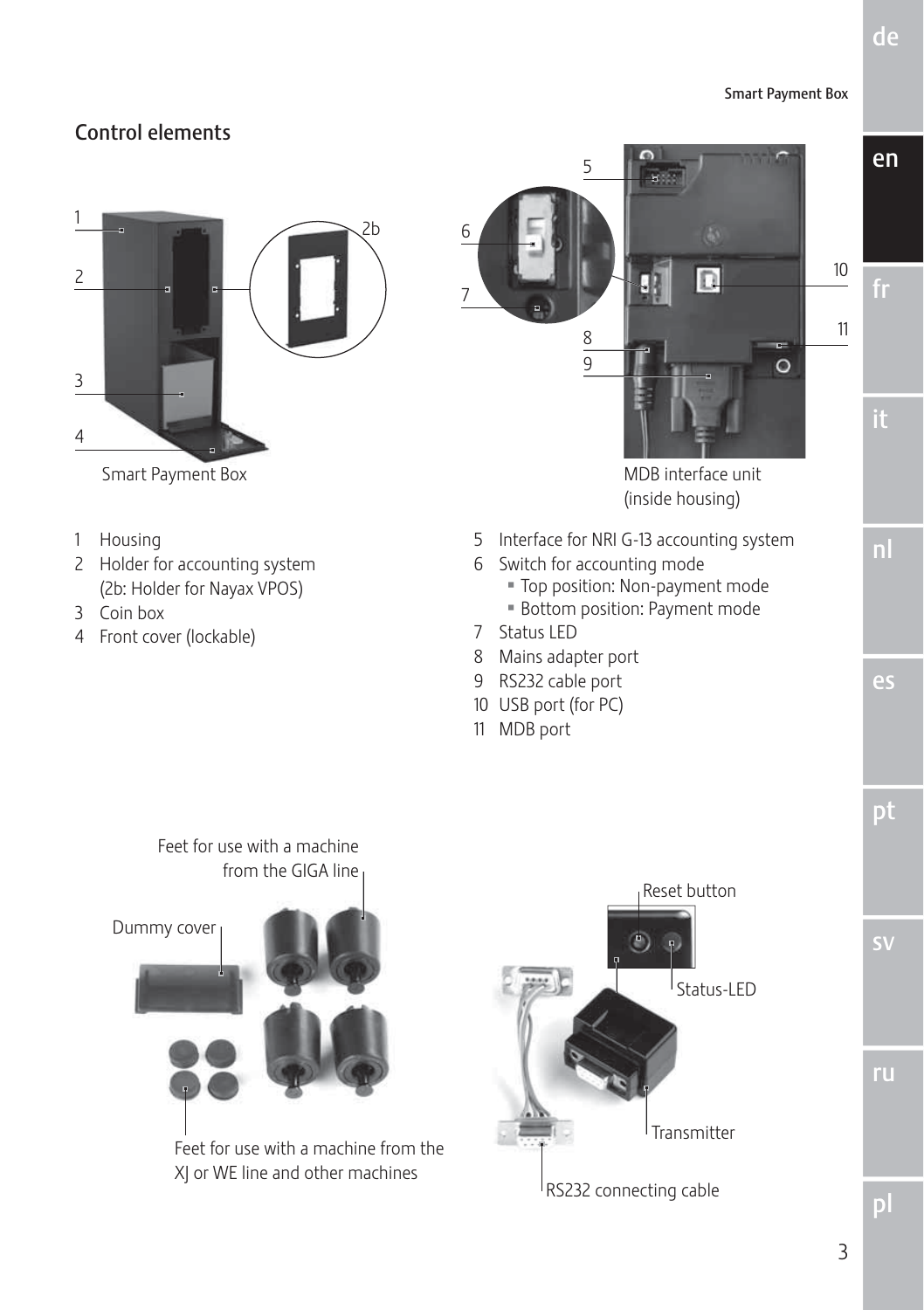# Important information

# Proper use

The Smart Payment Box is only intended to be used with an accounting system tested by JURA. Use for any other purpose will be deemed improper. JURA cannot accept any responsibility for the consequences of improper use.

Before using the machine read these instructions for use thoroughly and completely and comply with the instructions they contain. A warranty service is not applicable for damage or defects caused by non-compliance with the instructions for use. Keep these instructions for use close to the machine and pass them on to the next user.

# For your safety

- Only operate the machine with the mains adapter provided.
- Do not allow children to play with the machine.
- Children may not clean or service the machine unless supervised by a responsible person.
- **E** Children aged 8 and over may only operate the machine without supervision if they have been instructed in how to use it safely. Children must be able to recognise and understand the potential dangers arising from incorrect use.
- People, including children, who
	- do not have the physical, sensory or mental capabilities to use the machine safely or
	- are inexperienced or lack knowledge

must be supervised by a responsible person when using it, or must be instructed in how to use it correctly.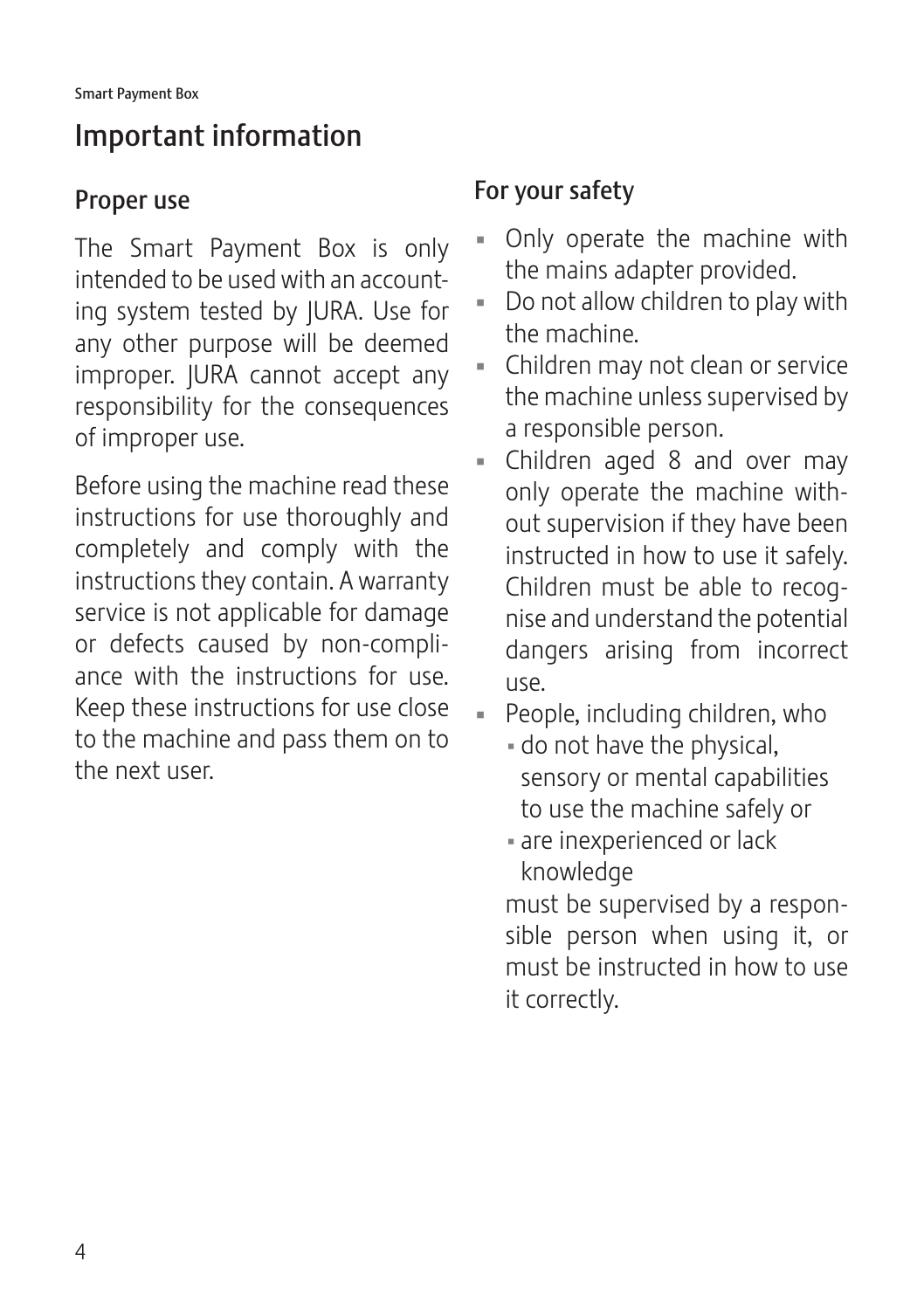en

### 1 Your Smart Payment Box

#### Supplied as standard

- Housing (with built-in MDB interface)
- Holder for Nayax VPOS accounting system
- $\blacksquare$  2 keys
- $\blacksquare$  Coin box
- $Mains$  adapter
- Mains cable with mains plug
- $\blacksquare$  RS232 cable
- $\blacksquare$  USB cable
- $\blacksquare$  Transmitter with RS232 connecting cable
- **Dummy cover**
- PC software for Smart Payment Box

#### Compatibility

The Smart Payment Box is compatible with all professional models of the W, GIGA and X lines (except IMPRESSA X30/X7/X70/X95/X90 and Xs95/ Xs90 avantgarde).

Please note that not all available accounting systems are compatible with the Smart Payment Box. The Smart Payment Box has been tested with the following accounting systems:

- 
- $\blacksquare$  NRI G-13 Coin Validator
- Hug-Witschi DIVA2
- **PBV Kaufmann Mifare Vending Reader VR1**
- Microtronic Mlight5 Reader
- Microtronic Mlight3 Reader
- Microtronic Msmart5 V7
- PAYTEC/Fage Oscar/Giody
- **Evis Legic Gecko**
- **Dallmayr Card System Ultimo**
- **Nayax VPOS**
- $\mathbf{i}$  You can always find the most up-to-date list on our website (www.jura.com).

#### Maintenance

Do not use harsh or abrasive cleaning agents or hard objects to clean the machine. These may damage the coating of the housing.

### 2 Installing the Smart Payment Box

You can either connect the Smart Payment Box to the coffee machine by cable or use the transmitter supplied as standard for a wireless connection.

- **i** To connect the Smart Payment Box to the coffee machine, a functioning accounting system must be installed.
- $\mathbf{\hat{i}}$  Remove the rear wall of the Smart Payment Box to connect the various cables to the MDB interface unit. Screws for attaching the rear wall from the inside after connecting the cables are supplied with the unit.

#### Fitting holder for Nayax VPOS accounting system

If you want to use the Nayax VPOS accounting system, you first need to change the holder on the front of the Smart Payment Box.

- Remove front cover.
- $\triangleright$  Slide the holder downwards and remove by pulling forwards.



**F** Insert the holder for the Nayax VPOS accounting system and slide upwards.



sv

pt

es

nl

it

fr

pl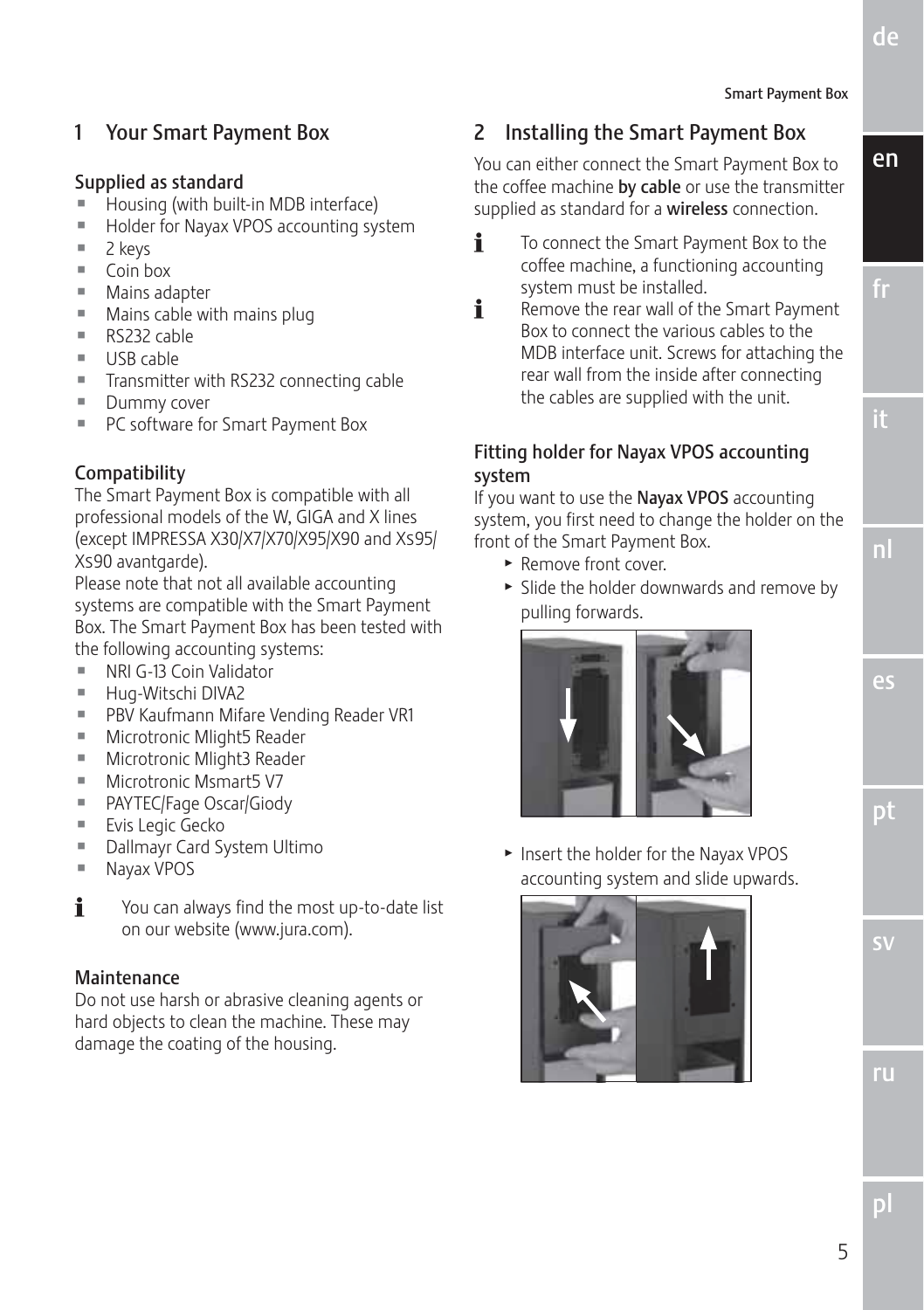#### Smart Payment Box

#### Connecting the transmitter (for a wireless connection)

- $\blacktriangleright$  Remove front cover.
- $\blacktriangleright$  Loosen and remove the two screws on the rear cover.
- $\blacktriangleright$  Slide up the rear cover.
- ► Plug RS232 connecting cable into connection on MDB interface unit.
- $\triangleright$  Connect transmitter to the other end of the connecting cable.
- $\blacktriangleright$  Place transmitter in recess in rear cover.
- $\blacktriangleright$  Plug mains adapter into connection (8).



- **F** Insert rear cover and slide down.
- $\blacktriangleright$  Insert and tighten the two screws on the rear cover.
- Plug Smart Payment Box's mains plug into power socket.
- $\triangleright$  Switch on coffee machine.

#### Connecting to the machine (with cable)

- $\triangleright$  Switch off coffee machine at power switch.
- $\blacktriangleright$  Move switch for accounting mode to bottom position (payment mode).
- $\triangleright$  Connect RS232 cable to coffee machine.
- **i** If using the **intelligent fresh water kit:** Connect RS232 cable to Mini Hub of intelligent fresh water kit.
	- $\blacktriangleright$  Insert the mains plug into a power socket.
	- $\blacktriangleright$  Switch on coffee machine.

### 3 Configuring the Smart Payment Box

The process for configuring the Smart Payment Box (e.g. machine selection) is explained below.

Precondition: The PC software of the Smart Payment Box is installed and up to date.

- $\blacktriangleright$  Switch off coffee machine at power switch.
- ► Remove Smart Payment Box's mains plug from power socket.
- ▶ Remove RS232 cable (if connected).
- ► Connect Smart Payment Box to PC with the USB cable.
- Plug Smart Payment Box's mains plug into power socket.

The Smart Payment Box switches on.

- ► Configure Smart Payment Box with the PC software.
- $\mathbf{\hat{i}}$  The instructions for use for the PC software are contained in the software.
	- $\blacktriangleright$  Remove USB cable. The Smart Payment Box switches off again. The changes will be applied the next time it is switched on.
	- ▶ Reconnect RS232 cable (if cable connection is wanted).
	- $\blacktriangleright$  Switch on coffee machine.
- $\mathbf{i}$  Prices can be set and changed at any time. The coffee machine and Smart Payment Box do not have to be switched off.

### 4 Establishing connection between transmitter and coffee machine

- $\mathbf{i}$  IURA Smart Connect must be fitted in the coffee machine.
- $\mathbf{i}$  The distance between the Smart Payment Box and coffee machine must not exceed 0.5 m.
	- $\blacktriangleright$  Briefly press reset button of the Smart Connect (e.g. with a pen). The LED flashes.
	- $\blacktriangleright$  Then (within 30 sec.) press the transmitter's reset button. The LEDs light up to indicate that a connec-
- tion has been established.  $\mathbf{F}$  If a connection cannot be established between Smart Connect and the transmitter, they may be too far apart (max. 0.5 m) or there may be machines in between which

are affecting the signal.